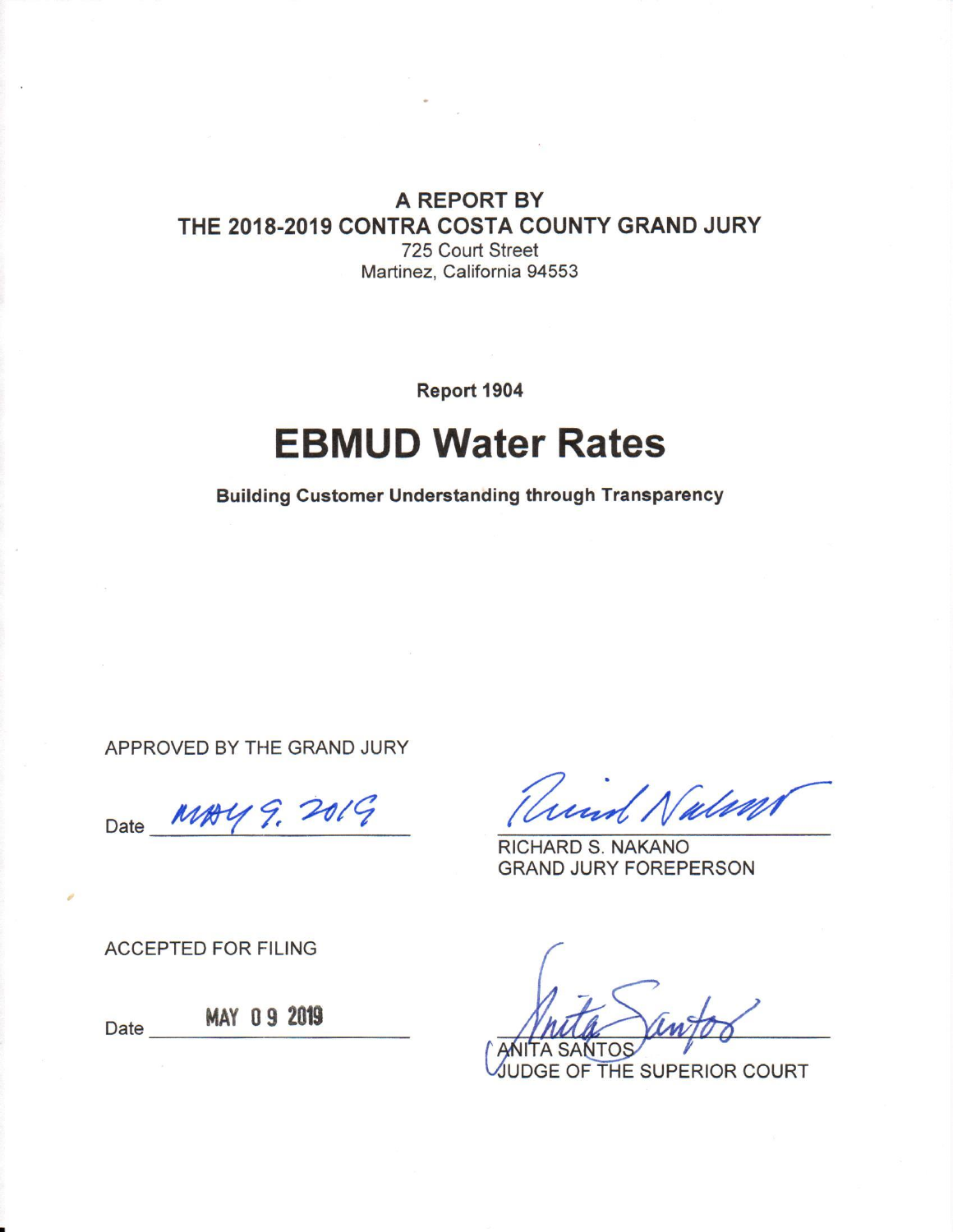Contact: Richard S. Nakano Foreperson 925-522-6941

Contra Costa County Grand Jury Report 1904

### **EBMUD Water Rates**

Building Customer Understanding through Transparency

# **TO: East Bay Municipal Utilities District Board of Directors**

#### **SUMMARY**

In 2018, the Grand Jury received a complaint alleging that water rates charged by the East Bay Municipal Utilities District (EBMUD) are unfair to residential customers in Contra Costa County.

In Contra Costa County, approximately 40% of residents get their water from EBMUD, which provides water to Alameda County customers as well. EBMUD's rates have increased approximately three to five times faster than the Consumer Price Index (CPI) over the last seven years. The impact of the increases has been felt more heavily in Contra Costa, where residents tend to use more water because the temperature is warmer, lot sizes are larger, and properties are more heavily landscaped than in Alameda County.

Historically in Northern California, water rates have increased substantially more than the CPI. Factors driving water rate increases include labor costs, the need to repair and replace aging infrastructure, and water conservation efforts that have reduced the amount of water being used but not the cost to provide it.

EBMUD recovers the costs for the water service it provides primarily through water rates, which will account for over 83% of its total projected 2019 revenue. More than 65% of its rate revenue is derived from variable rates based on usage. Fixed water service rates account for the remaining 35% of water rate revenue. Customers are also impacted by the fact that EBMUD's costs need to be covered, regardless of how much or how little water they use. As a result, the more water customers conserve, the higher the rate they have to pay for what they do use.

The Grand Jury examined how EBMUD sets its rates and found them in compliance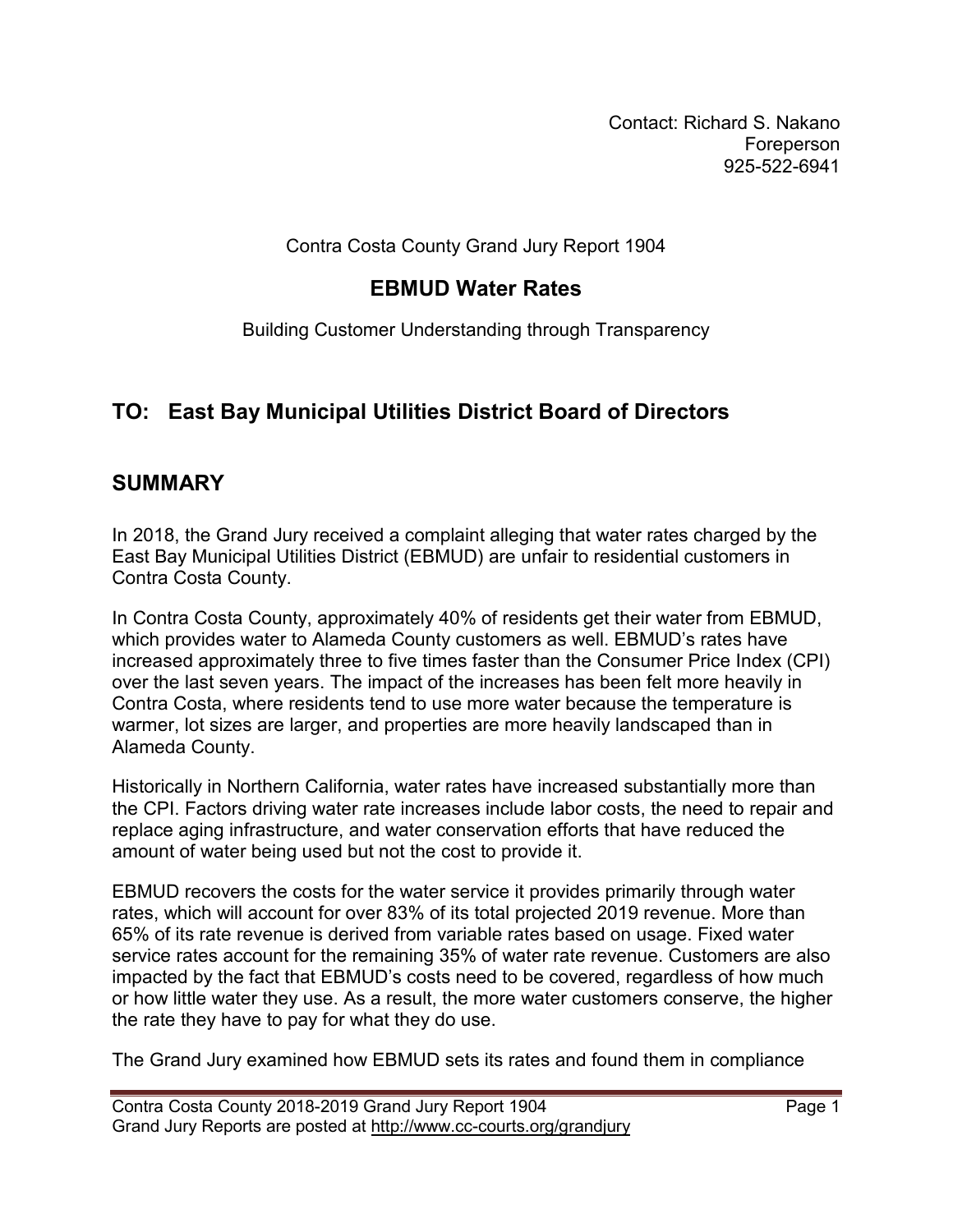with applicable law (Proposition 218). In addition, the Grand Jury found that EBMUD could use alternative methods for setting rates that would also comply with Proposition 218. The feasibility of these alternatives is not clearly known, nor is their potential impact on rate payers in Contra Costa and Alameda counties. This is because EBMUD has never analyzed the potential impact on customers. Nor has EBMUD explained to its customers how it sets its rates.

The League of California Cities published a guide in 2016 entitled *Adopting Conservation-based Water Rates that Meet Proposition 218 Requirements*. The report's conclusion recommends a standard for EBMUD and other water districts to follow:

*It is critical that a local agency clearly demonstrate through detailed data and computations and articulate through a comprehensive narrative explanation the methodology used and the justification for the allocation of costs among its various customer classes and to customers within each customer class.*

The Grand Jury recommends that EBMUD consider improving its communication of both the data and the narrative explanation outlined above. EBMUD should also consider including information not only about EBMUD's current rate structure, but also about alternative methods, so that customers understand what they are paying for and why.

# **METHODOLOGY**

In the course of its investigation, the Grand Jury:

- Interviewed EBMUD officials, employees, consultants, other public officials, and customers
- Reviewed reports, presentations, and documents provided by EBMUD and other documents available on the EBMUD website [\(www.ebmud.com\)](http://www.ebmud.com/) and other websites

# **BACKGROUND**

EBMUD's water system serves approximately 1.4 million people who reside in a 332 square-mile area in Contra Costa and Alameda counties. Within Contra Costa County alone, EBMUD provides water service over a 146 square-mile service area to an estimated 470,000 residents, or approximately 40% of the county's population. The communities in Contra Costa County served by EBMUD's water delivery system include: Alamo, Danville, Crockett, El Cerrito, Kensington, Hercules, Lafayette, Moraga, Orinda, Pinole, Richmond, Rodeo, San Ramon, and Walnut Creek.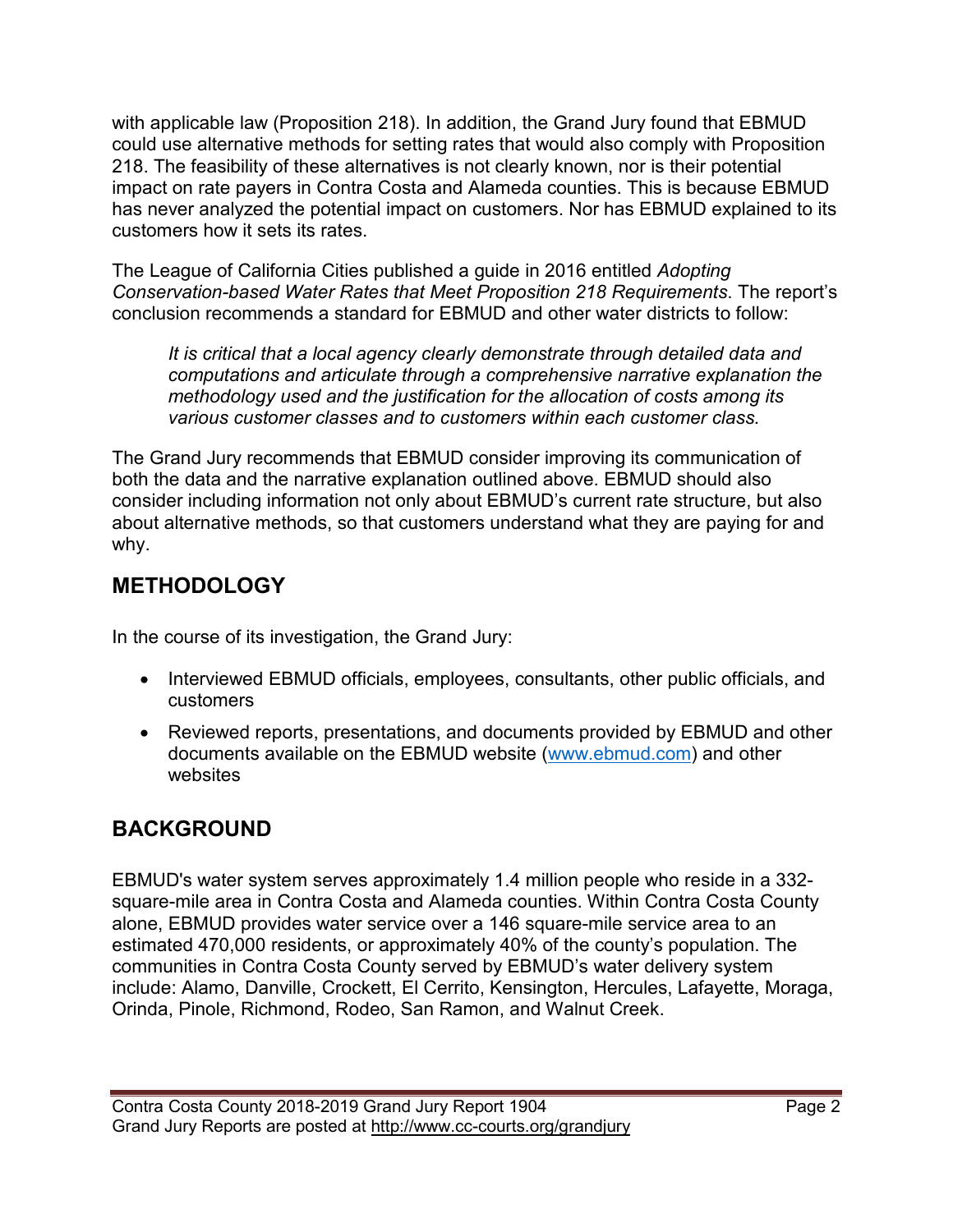EBMUD's Mission is:

*To manage the natural resources with which the District is entrusted; to provide reliable, high quality water and wastewater services at fair and reasonable rates for the people of the East Bay; and to preserve and protect the environment for future generations.*

Two of the principles EBMUD uses to accomplish its mission are to:

- Ensure fair and reasonable rates and charges
- Ensure fair and open processes involving the public

EBMUD is governed by a seven-member elected Board of Directors, five of whom represent portions of Contra Costa County. EBMUD has a workforce of over 1,800 employees.

EBMUD depends on the availability of water from the Mokelumne River watershed in the Sierra Nevada mountains, which has been reduced in past years due to drought.

EBMUD's water supply infrastructure includes a network of reservoirs, aqueducts, pump stations, pipelines, treatment plants, transmission pipelines, and buildings that serve more than 380,000 customer accounts. Maintaining service requires ongoing reinvestment in this infrastructure.

During the most recent drought period, EBMUD customers met and exceeded EBMUD's call for conservation. In 2016, EBMUD sold 128 million gallons per day (MGD), down from a peak consumption level of over 200 MGD in 2007.

The cost to provide water service is recovered primarily through water rates. EBMUD relies on both fixed rates and variable (volumetric) rates to recover its costs. Fixed rates are charges assessed on all customers and do not vary with water used. Variable rates are charged based on the amount of water consumed.

Water rates account for over 83% of EBMUD's total projected 2019 revenue. Over 65% of its water rate revenue is derived from variable rates. Fixed water rates account for the remaining 35% of water rate revenue.

According to information obtained from EBMUD, over 90% of EBMUD's costs are fixed (such as salaries and benefits) yet less than 30% of its revenue is derived from fixed sources (such as property charges and power revenue). The remaining fixed costs must be recovered through water rates.

For the Single Family Residential (SFR) customer class, variable rates are tiered. EBMUD utilizes tiered rates to help recover its cost of service while encouraging conservation.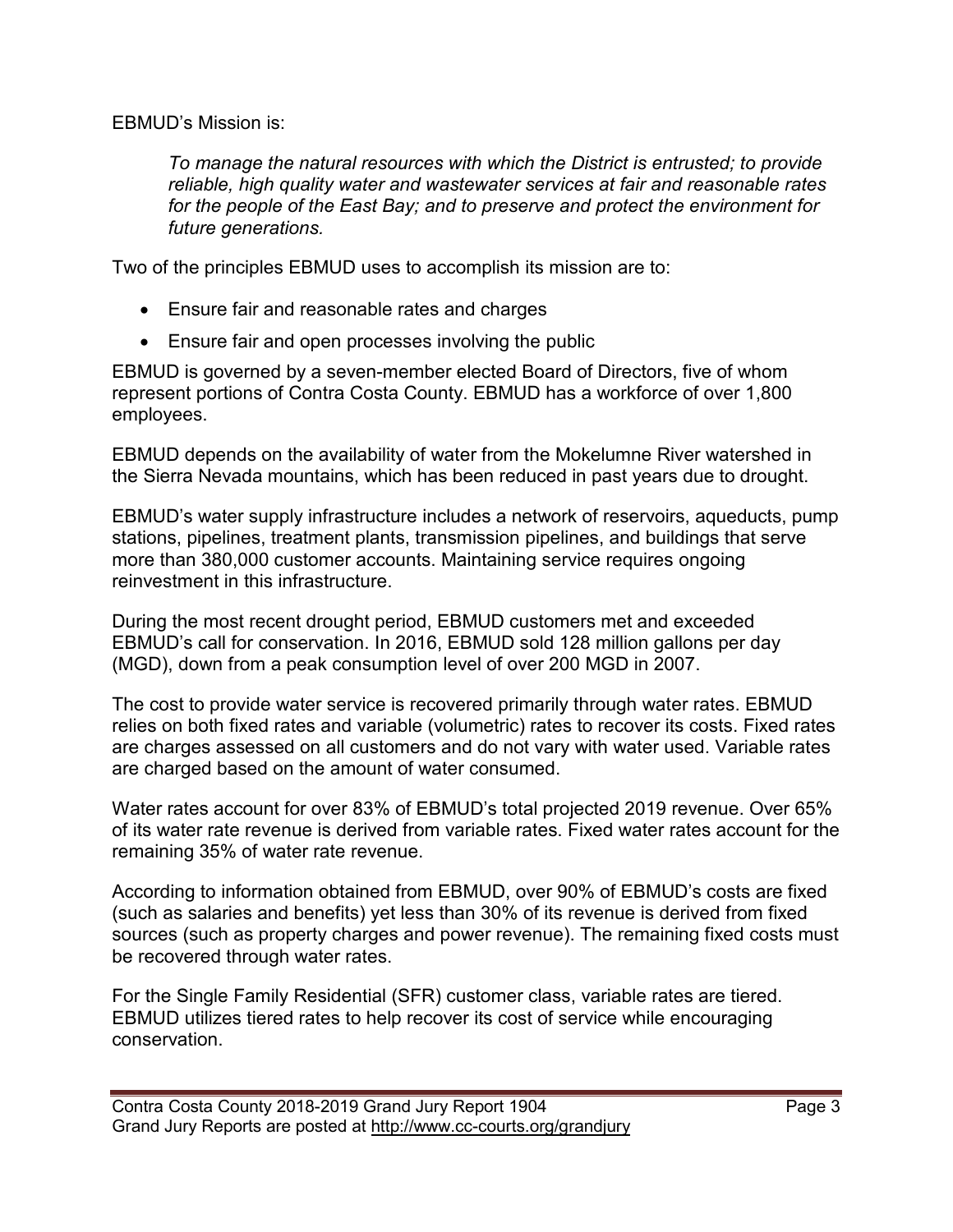Tiered rates are explained in the 2016 League of California Cities guide, as follows:

*Tiered rate structures impose progressively higher rates for water service as the relative level of consumption increases. They are designed to allocate a greater share of the cost of providing service to those whose water usage creates greater demands and burdens on a local agency's water system, sources of supply, and other water resources, and therefore generates additional costs to a local agency for providing water service.*

EBMUD water rates need to comply with the California Constitution (Article X, to maximize the beneficial uses of water) and with the cost of service requirements that California voters approved as Proposition 218 in November 1996. (Article XIII D, section 6(b))

California voters passed Proposition 13 in 1978 limiting property tax levies to a fixed percentage of assessed value. That created a system in which government would have to fund its operations from a fixed amount of revenue, rather than increasing the property tax rate to raise revenues. But Proposition 13 exempted service fees, allowing agencies like water districts to increase their rates to recover their costs, with less urgency for controlling costs. This issue was addressed by the passage of Proposition 218 in 1996 and subsequent court rulings.

Under Proposition 218, water districts are allowed to raise fees, but the increases are limited to the amount needed to cover their cost of service, and the costs must be allocated proportionately to those users that incur the costs. Customers' water bills are affected by the fact that costs need to be recovered regardless of how much or how little water they use. This results in a paradox: The more water customers conserve, the higher the rate they have to pay for what they do use.

While customers may not understand what is involved in delivering water service to them, nor the methodology used to establish rates, they do know what they pay.

This report examines how EBMUD recovers its water service costs through water rates, primarily SFR rates. It also explores how rate information, including the methodology used to establish the rates, can be better communicated to EBMUD customers.

#### **DISCUSSION**

EBMUD updates its water rates every two years in conjunction with the development of its budget. The rates are designed to recover costs identified in its operating and capital budgets. Water rates are intended to provide adequate revenues while keeping costs affordable, encouraging conservation and efficient use of water, and reflecting the cost of providing service to customers.

The rate methodology used is a cost-of-service approach recommended by the American Water Works Association. Rate design also complies with Article X, section 2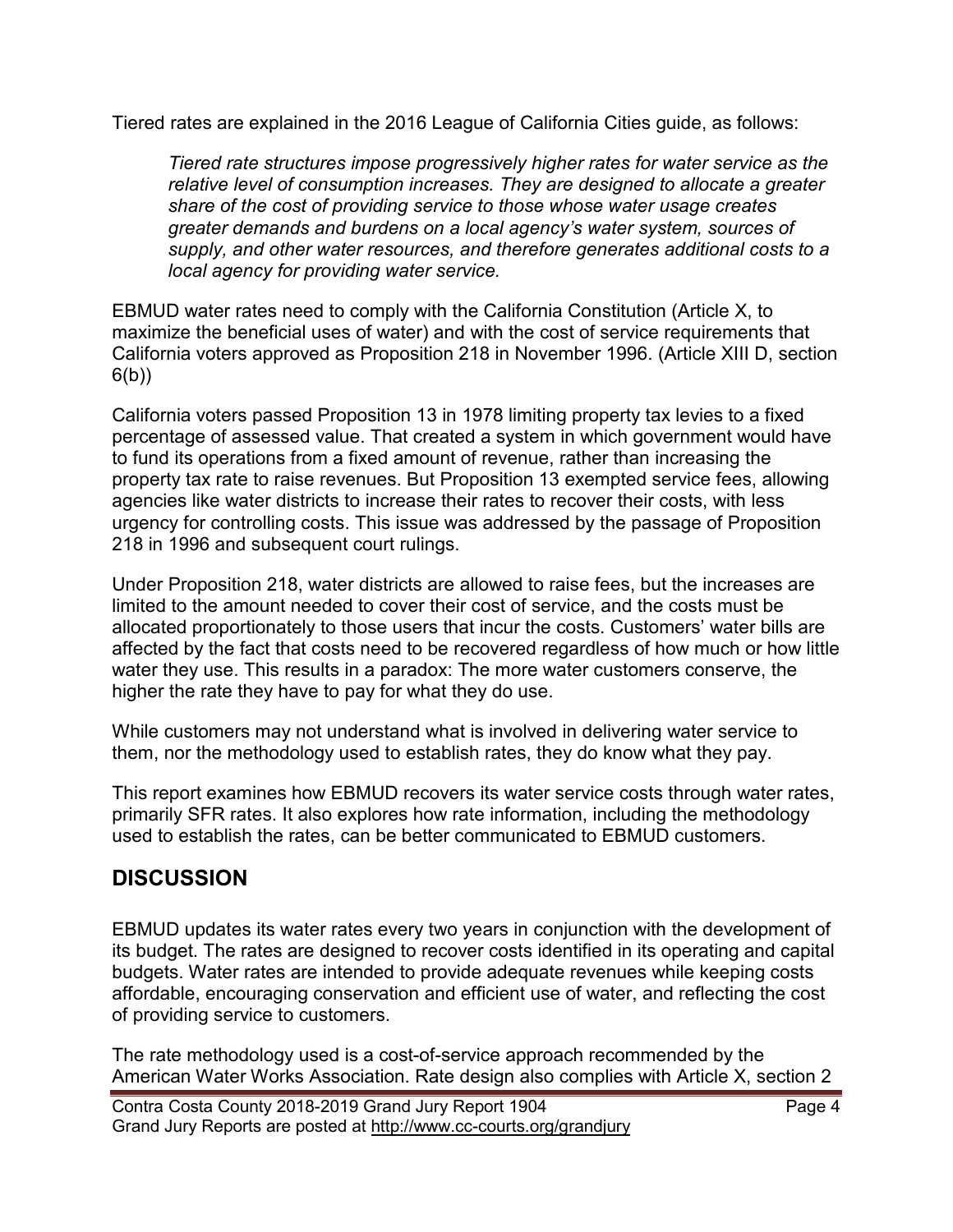of the California Constitution, which requires the beneficial use of water resources, and Article XIII D, section 6(b) (Proposition 218).

EBMUD conducts a cost-of-service study of its water service fees and rates at least every 10 years. The last cost-of-service study was completed by Raftelis Financial Consultants in April 2015. That study relied on data from 2013 and did not reflect the most recent drought or the water conservation achieved by EBMUD customers. By contrast, in 2018, Contra Costa Water District completed a post-drought cost-of-service and rate study.

EBMUD divides its customers into six classes: Single Family Residential, Multi-Family Residential, Commercial, Industrial, Institutional, and Irrigation. Single and Multi-Family residential customers make up 91% of EBMUD's customer accounts, commercial customers make up 8%, while industrial, institutional and irrigation customers combined are only 1% of the billed accounts from the utility. EBMUD relies on tiered rates for its SFR customer class to meet the cost of service requirements for these customers.

# **How does EBMUD Structure Water Rates?**

Water rates have the following main components:

- Water Service Charge: A fixed charge based on the size of the water meter servicing the property and calculated to recover a portion of the District's fixed costs, such as meter reading, billing, repairs, and customer service. Water meters range in size from 5/8" up to 18".
- Water Flow Charge: A variable charge calculated per ccf (one hundred cubic feet which equals 748 gallons) of water delivered to a property. It is designed to recover the cost of providing water, including water supply and the infrastructure needed to treat and deliver the water.

The Water Flow Charge for SFR customers is levied in three tiers that impose higher rates per ccf of water as consumption increases:

- Tier 1 = First 172 gallons per day (gpd)  $(0 7 \text{ ccf per month})$
- Tier  $2 =$  All water used in excess of 172 gpd up to 393 gpd  $(8 16 \text{ ccf per month})$
- Tier  $3 =$  All water used in excess of 393 gpd (in excess of 16 ccf per month)

EBMUD has relied on a tiered rate structure for SFR customers for more than 20 years. In an October 6, 2016 memo, "Board Workshop on Water Budget Rate Structures," EBMUD indicated the "intent of an inclining tiered rate structure is to encourage low water use." The water rate within each tier is the same for all SFR customers.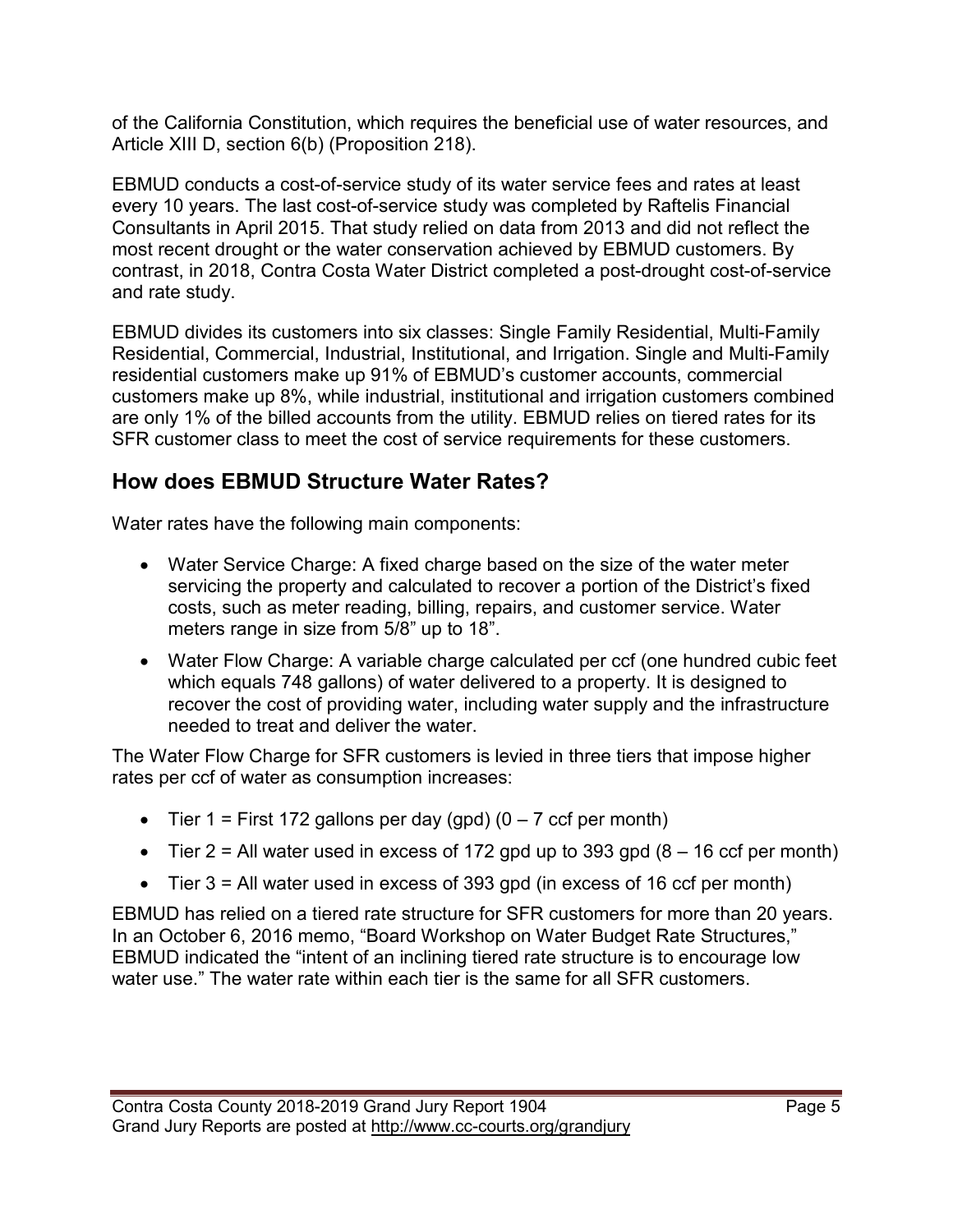#### **What is the Difference between Customers East and West of the Oakland/Berkeley Hills?**

Areas east of the Oakland/Berkeley Hills (Hills) are located in Contra Costa County, such as Lafayette, Walnut Creek, and the San Ramon Valley.

Tier 1 water use has generally been considered to be average indoor water usage. Indoor usage ranges from 3 to 6 ccf per month and is consistent for SFR customers both east and west of the Hills. As a result, EBMUD considers SFR customers east and west of the Hills to be homogeneous.

However, EBMUD's SFR customers east and west of the Hills are not homogeneous, in terms of their lot sizes, summer temperatures, and resulting outdoor need for water. Climate is hotter in the east, increasing evaporation rates, and lots are larger and tend to have more landscaping.

Tiers 2 and 3 rates capture the costs to deliver outdoor water use. These water demands, primarily for landscape irrigation, increase EBMUD's overall costs. EBMUD must build, operate, and maintain water supply and distribution infrastructure sufficient to deliver the maximum amount of water required during peak periods of water use.

EBMUD indicates that the costs to deliver outdoor water use during these peak periods are allocated to those customers "responsible for generating those costs and creating the peak demands." The 2015 Cost of Service Study indicates that Tier 3 has the highest peaking costs because it covers outdoor water usage for the largest SFR customers.

EBMUD acknowledges in its 2015 *Urban Water Management Plan* that "there are significant differences in geography, climate and land use" within its service area, and those differences "influence how water is used." In the area east of the Hills the climate is warmer in the summer than west of the Hills. In July, August, and September, maximum temperatures east of the Hills are 6 to 8 degrees Fahrenheit warmer than west of the Hills. Residential customers east of the Hills have higher outdoor water demands than those residing west of the Hills due in part "to differences in size of irrigated area and differences in climate."

The tier break point between Tier 2 and 3 is 16 ccf. This is determined by averaging summer usage of all SFR customers east and west of the Hills. However, because summer temperatures are hotter east of the Hills, customers in the east incur Tier 3 rates more frequently than customers in the west.

#### **How do EBMUD Rates Affect Single Family Residential Customers?**

At EBMUD, the cost for providing water service, coupled with reduced water consumption due to conservation, has necessitated increasing water rates. These water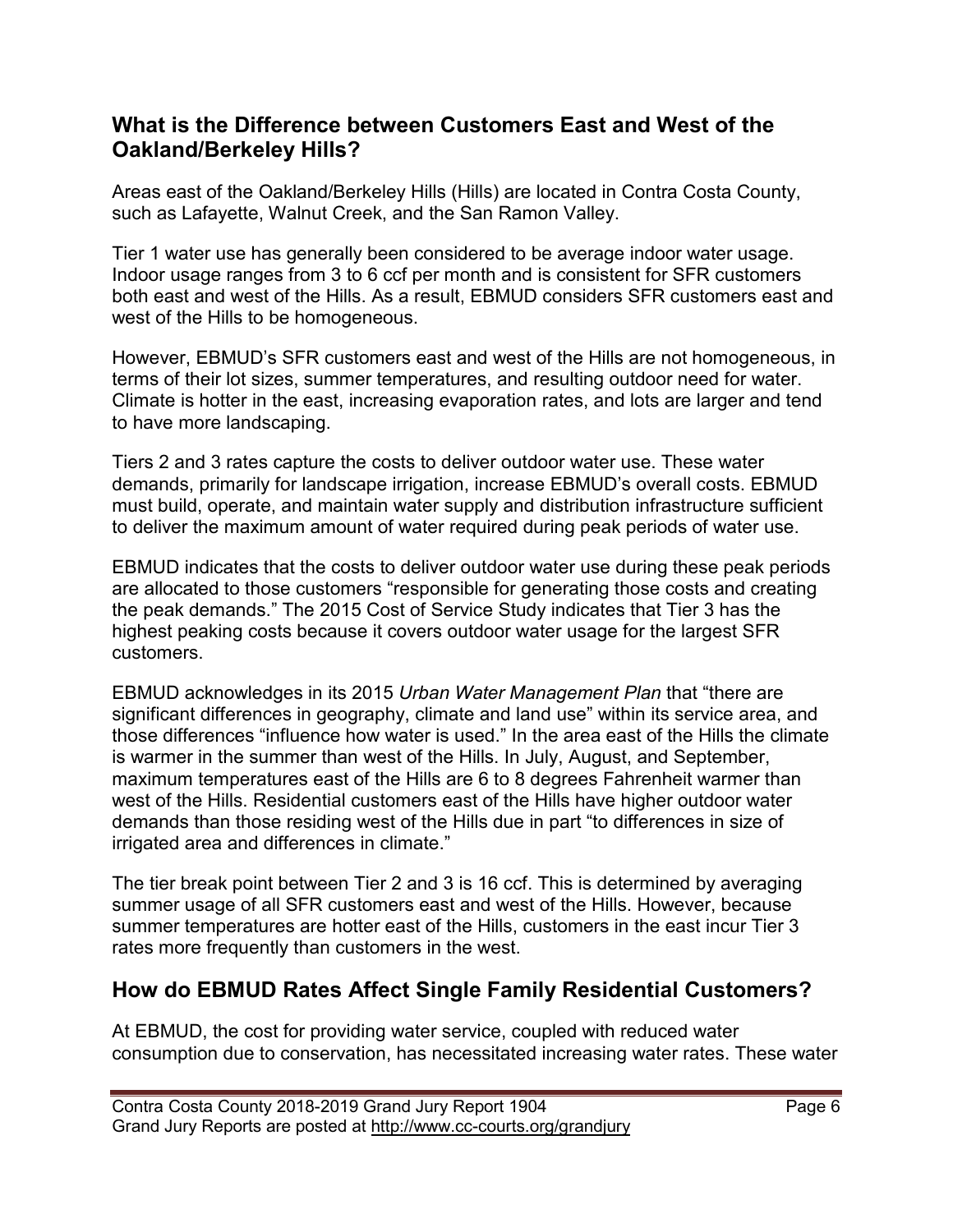rate increases primarily enable EBMUD to:

- Recover operations and maintenance costs
- Fund capital improvements to repair and update EBMUD's aging pipelines and other infrastructure

The graph below illustrates that water rates have increased faster than the Consumer Price Index (CPI) in recent years. Monthly meter, or fixed, rates have increased by 113% and tiered, or volume, rates have increased between 65 and 97% between 2012 and 2019. During this same period, CPI increased by 22%.



#### **Cumulative Rate Increases EBMUD versus Consumer Price Index**

# **Is There an Alternative Rate Option?**

EBMUD has three alternatives to its current rate-setting methodology that it could consider:

- 1. Increasing the fixed rate so that variable rates comprise a smaller portion of a customer's water bill
- 2. Creating two separate classes of SFR customers: one in the east, one in the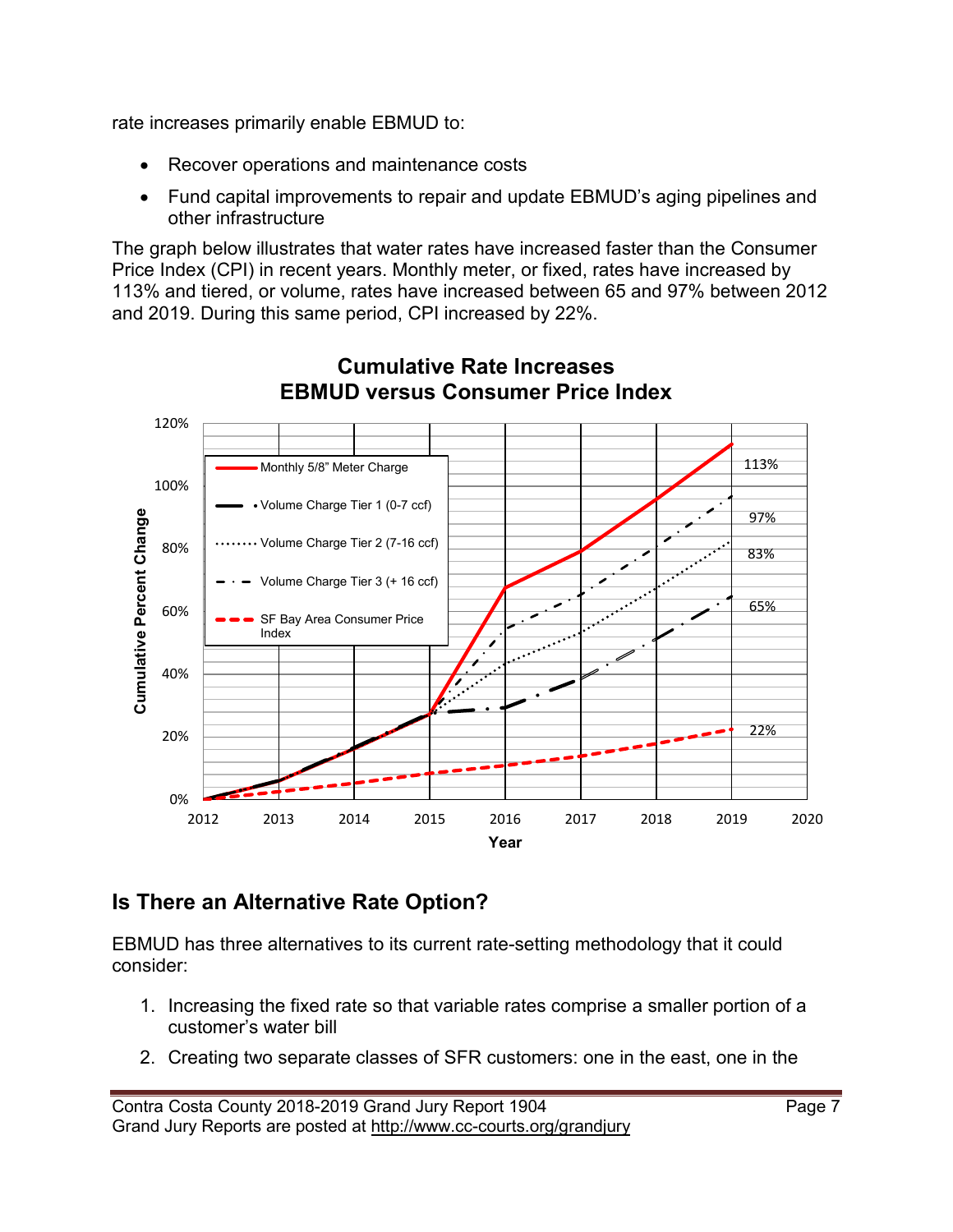west so that the two disparate regions are not averaged together to establish the tiers

3. Adopting a "Water Budget" rate structure, where properties are evaluated individually based on their water needs

The first alternative is not feasible because EBMUD is party to an agreement among California water districts to keep the fixed portion of its rates to 30% or less of its total revenue. EBMUD is currently compliant.

The second alternative has been consistently rejected by the EBMUD Board of Directors (Board) because it considers SFR customers in the east and west to be a homogeneous class, even though its 2015 *Urban Water Management Plan* identifies significant differences in climate and land use.

The Board held a workshop on Water Budget rate structures in 2016. Water Budget rates use customer-level data to establish tiers tailored to the water needs of each customer. Indoor usage is tied to the number of individuals in the household. Outdoor usage takes into consideration factors such as lot size and landscape water needs.

During the workshop the Board investigated two approaches to establishing Water Budget rates: a simplified approach and an individualized approach. In the simplified approach, an algorithm was used to assign landscape area to a parcel based on readily available parcel data. For the individualized approach, the water budget was calculated using analysis of aerial imagery to determine the landscape area along with the local weather conditions at each customer's location.

At the 2016 workshop, EBMUD concluded:

*. . . implementing a water budget rate structure could identify some inefficient water use by some SFR customers and at the same time lower the amount of water charged at the highest price to SFR customers who are using water efficiently to meet their large water budget needs for large lots in warm areas.*

EBMUD Staff recommended that the Board continue to explore Water Budget rates.

The Grand Jury recommends that EBMUD continue to explore Water Budget rates to see if that will provide greater fairness among SFR customers east and west of the Hills.

#### **How Can EBMUD Increase Public Outreach and Customer Understanding?**

EBMUD frequently cites its commitment to open, public, and transparent processes. As mentioned previously, two of EBMUD guiding principles are to:

- Ensure fair and reasonable rates and charges, and
- Ensure fair and open processes involving the public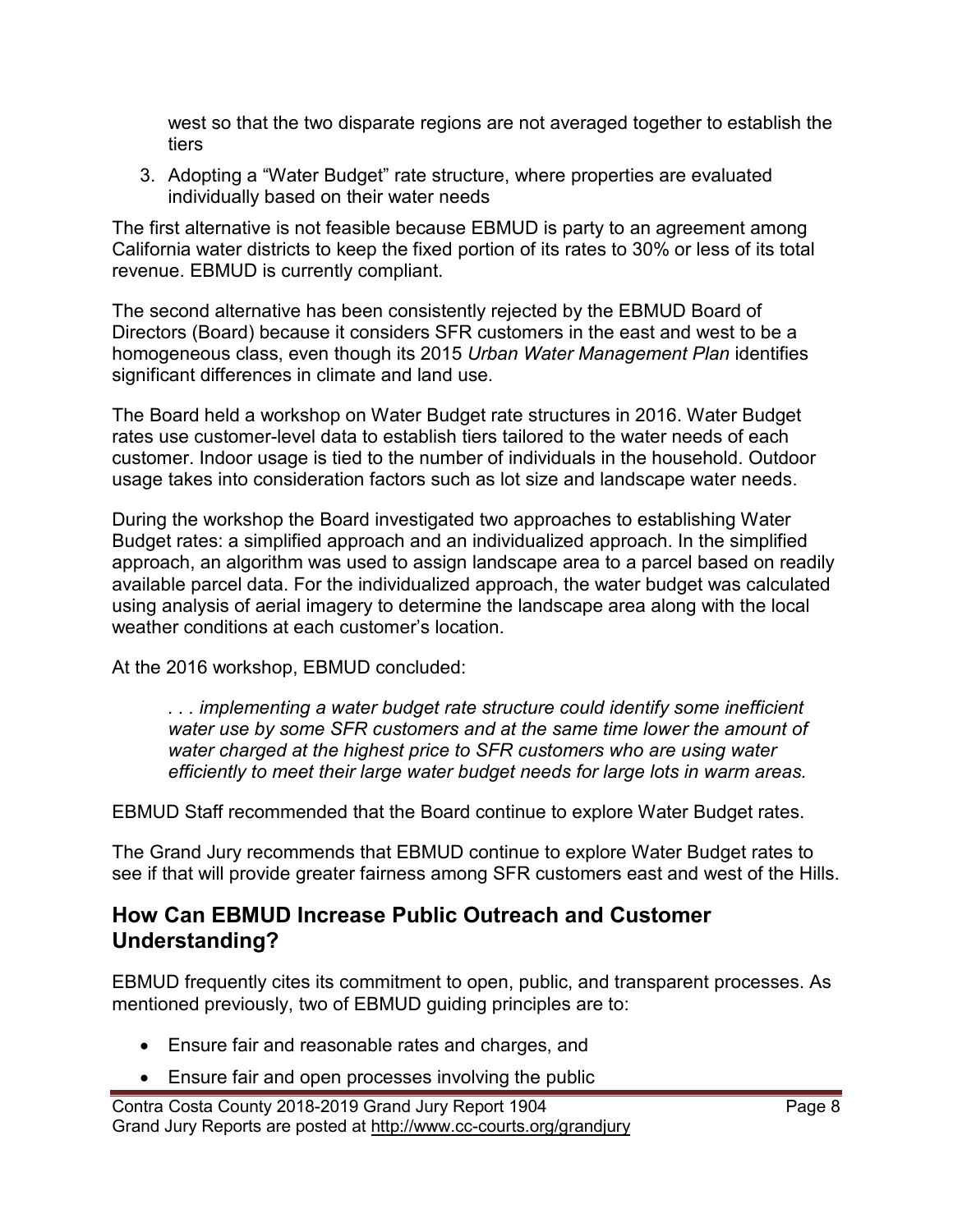EBMUD says it makes "every effort to reach out to the public with full and transparent information on our proposed rates and rate increases" and seeks the public's input "on all matters that affect them, particularly rates."

After examining many of EBMUD's recent public communications, the Grand Jury found very little information about the methodology it uses to set rates and nothing at all about possible alternative methods. In the 12 issues of the *Customer Pipeline* inserted into water bills during the last two years, only one featured a discussion of water rates, and that discussion focused entirely on what the water rate revenues pay for rather than how the rates are set. Nor are these reports supplemented by special communications to customers at the time EBMUD is working on rates.

The Grand Jury found EBMUD to be in compliance with the legally required public notifications and public meetings regarding rates. But these communications did not meet the League of California Cities recommendation cited previously of a "comprehensive narrative explanation of the methodology used and the justification for the allocation of costs among its various customer classes and to customers within each customer class."

EBMUD considers the legally required "Proposition 218 Notice" of public hearings on water rates to be "the most significant notice to the public regarding proposed rates and the basis for these rates." The 2017 notice includes a section titled "Basis Upon which the Proposed Charges Were Calculated." However, the only discussion about how it actually computes the rates does not describe how the classes are determined, how the costs are portioned among the classes, how tiering works, or any information that might suggest alternative methods EBMUD could use to determine the classes and calculate the rates. This section of the Proposition 218 Notice reads:

*Water charges have five customer classes:*

*Single family residential, multi-family residential, non-residential private fire service and non-potable/recycled water. Together the rates for the components of the water fees are structured to proportionately recover the costs of providing water service among the various customer classes.*

The additional public outreach on rates cited by EBMUD takes the form of public meetings and the documentation the District provides to its Board and makes available on its website. In 2017, EBMUD held three "Budget Workshops" between January and April and a public hearing in July. The documentation for these workshops is technical and not supplemented by narrative explanations directed to its customers. All four meetings took place during weekday business hours at EBMUD headquarters in downtown Oakland, which may have limited customers' ability to attend. A similar schedule is planned for 2019.

This schedule was supplemented by presentations to business and community organizations and City Council meetings throughout EBMUD's service area. Board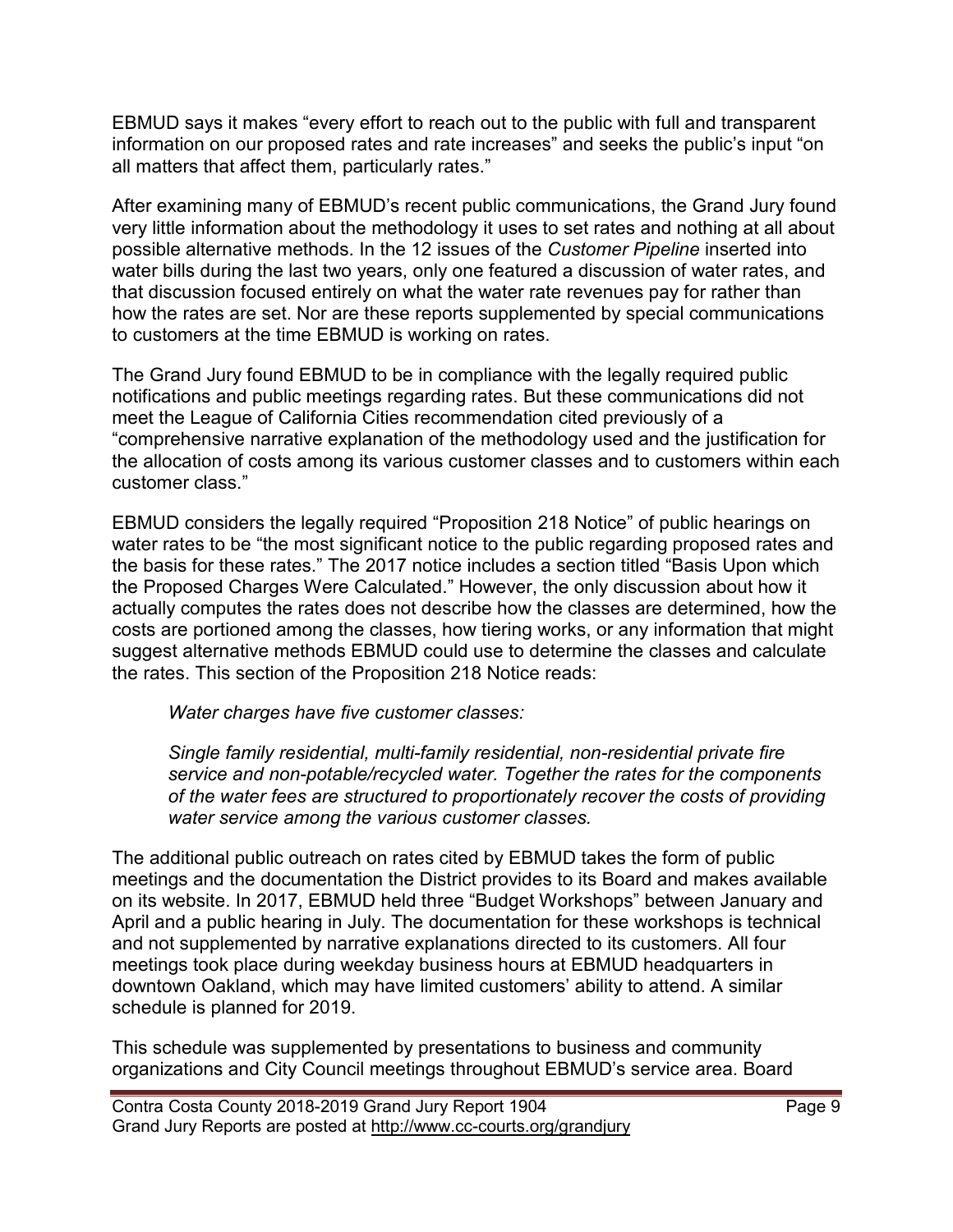members held additional meetings in their districts between May and July 2017. Slides prepared for those meetings by EBMUD staff included no information about how rates are set.

The Board meets twice a month on weekday afternoons in Oakland. Meetings are also held at other times as needed, but not at times or places that might encourage more attendance by EBMUD's customers or other members of the public.

Board meeting information is posted on the EBMUD website 72 hours prior to the meeting time, in compliance with the Ralph M. Brown Act. For previous Board meetings for the current year and the prior two years, the agenda, staff reports, presentations, and action summaries are posted on the website. The website does not state how to access information for meetings held prior to 2017.

As of 2018, audio recordings of the Board meetings are also available on the website one week after the Board meeting. There are no video recordings made of meetings, nor are the meetings streamed live on the Internet.

EBMUD's board room was not designed to incorporate live audio and visual broadcasts. The 2013-14 *Alameda County Grand Jury Final Report* entitled *East Bay Municipal Utility District Rate Increases* recommended that EBMUD provide live-streaming of Board meetings. EBMUD is currently evaluating the cost and feasibility of providing video recording and live-streaming of Board meetings.

EBMUD conducts a survey of the opinions of its customers every two years. The most recently completed survey in November 2016 included the following findings:

- Most customers are open to paying more for infrastructure improvements to maintain a safe, reliable water supply.
- Reaching customers is challenging. Only a small percentage of customers read the *Customer Pipeline* newsletter.
- While EBMUD has strong positive ratings on core job responsibilities, rate setting generates more negativity.
- Money management and rate setting are perceived as some of EBMUD's weaker areas.

Communicating with the public, particularly on complex technical issues, is a challenge in this era of competing messages and multiple communication channels. With its water rates increasing three to five times faster than the CPI, it is important for EBMUD to improve its transparency with regard to rate-setting and consider being open to other rate-setting options.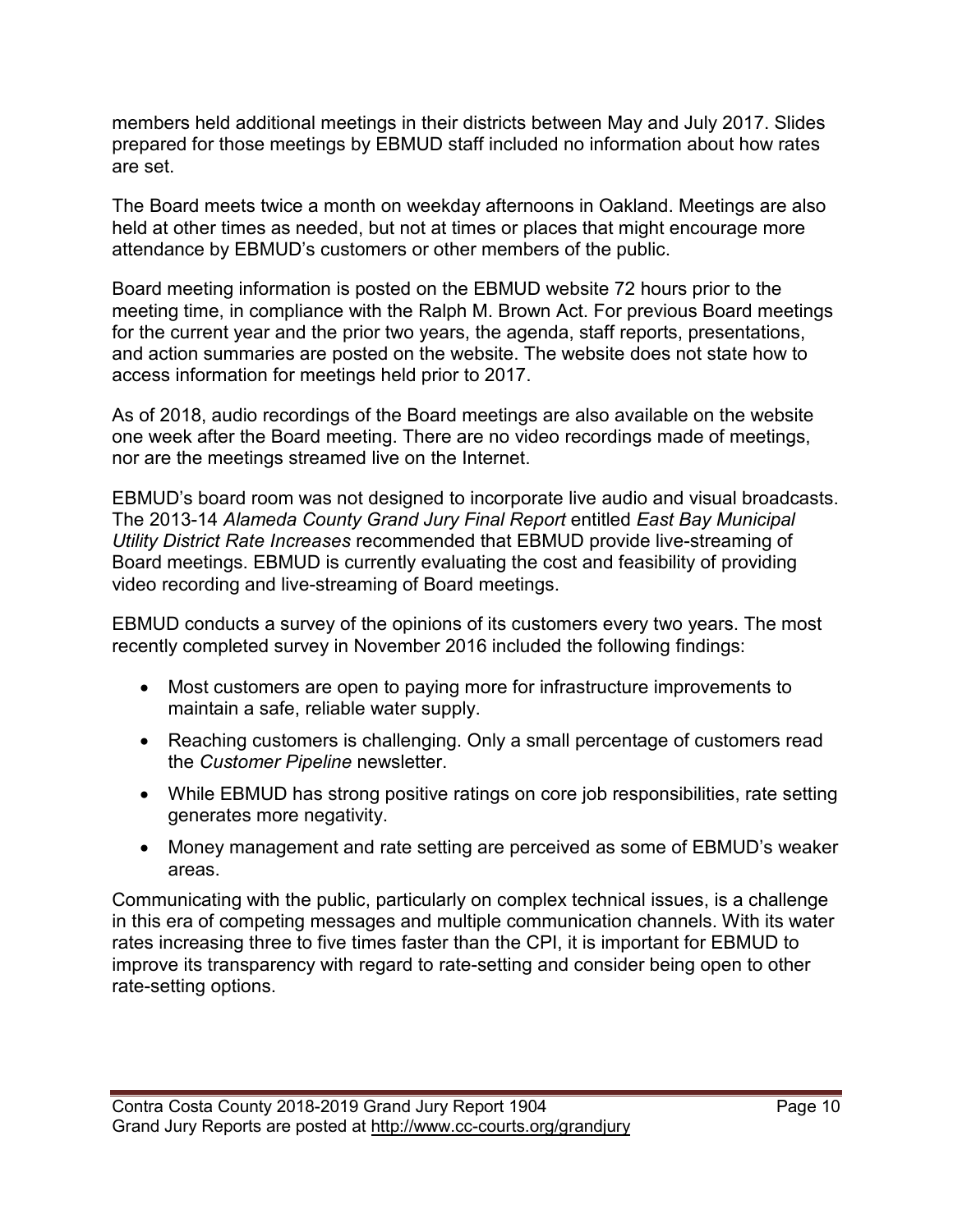#### **FINDINGS**

- F1. EBMUD has developed and adopted a tiered water rate structure for SFR customers that complies with Article X and Article XIII D, section 6(b) of the California Constitution.
- F2. EBMUD water rates have been increasing three to five times faster than the Consumer Price Index over the last seven years.
- F3. Customers are impacted by the fact that EBMUD's costs need to be covered regardless of how much or how little water customers use.
- F4. SFR Tier 1 rates are based on average indoor water use, which is similar among customers east and west of the Oakland/Berkeley Hills.
- F5. EBMUD's SFR customers east and west of the Oakland/Berkeley Hills differ in terms of their outdoor water use.
- F6. EBMUD uses average summer SFR monthly water use from both east and west of the Oakland/Berkeley Hills to set the break point between SFR Tiers 2 and 3.
- F7. Since summer temperatures are warmer, lot sizes are larger, and properties are more heavily landscaped east of the Oakland/Berkeley Hills, customers east of the Hills incur Tier 3 rates more frequently than customers west of the Hills.
- F8. EBMUD's SFR customers east and west of the Oakland/Berkeley Hills are not homogeneous in terms of their lot sizes, summer temperatures, and resulting outdoor need for water.
- F9. EBMUD has not provided its customers with a narrative explanation for the cost of service, the allocation of costs among its various customer classes, or within each customer class.
- F10. EBMUD has alternative methods available to it for setting rates: increasing the fixed rate, creating two separate classes of SFR customers, and adopting a Water Budget rate structure.
- F11. Following a Board workshop in 2016, EBMUD staff recommended that the Board continue to explore Water Budget rates.
- F12. The Board meets twice a month on weekday afternoons in Oakland.
- F13. EBMUD continues to evaluate providing video recording and live-streaming of Board meetings.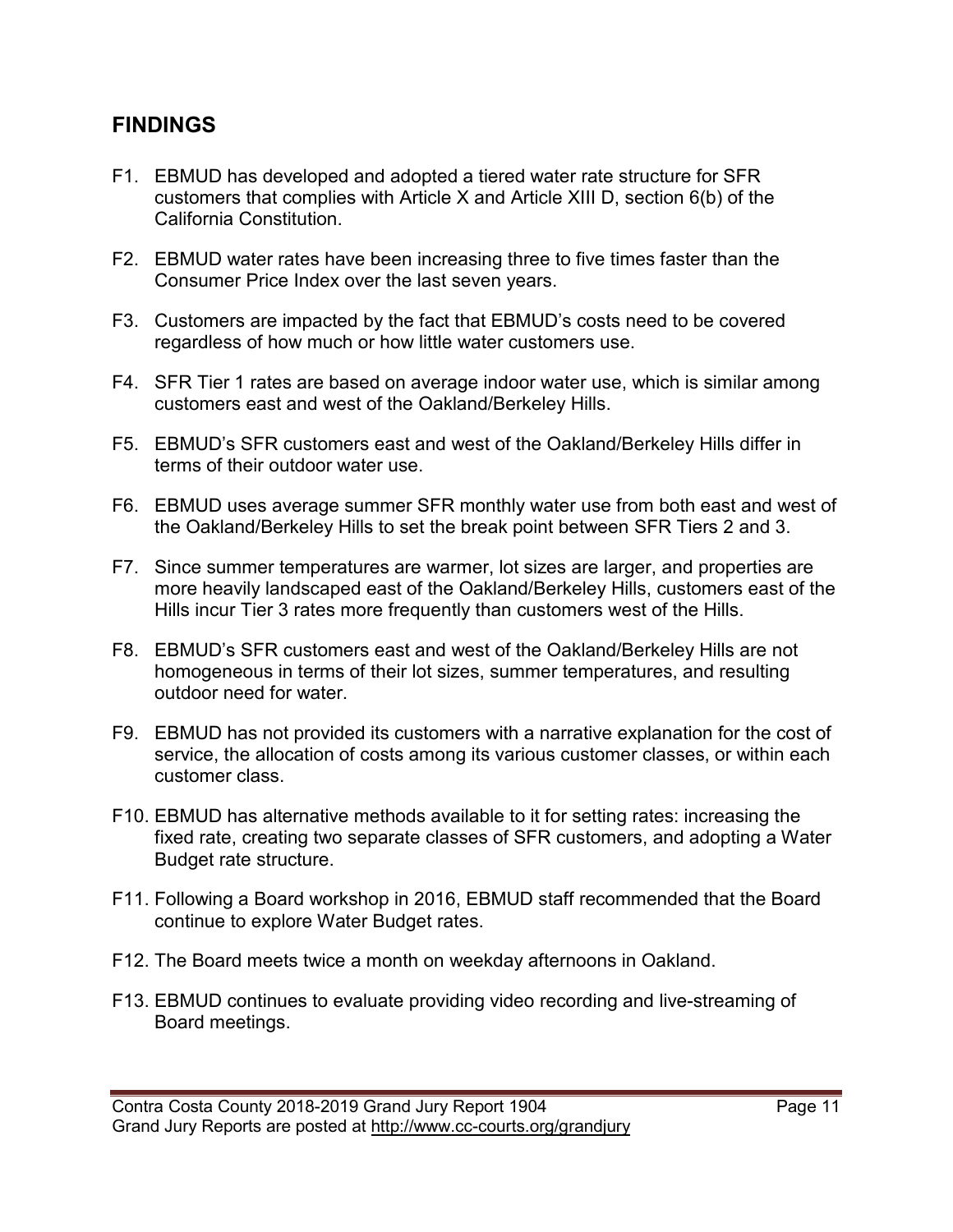#### **RECOMMENDATIONS**

- R1. The EBMUD Board should consider directing its General Manager to improve transparency by providing customers with a narrative explanation of the cost-ofservice methodology, as recommended by the League of California Cities, by December 31, 2019.
- R2. The EBMUD Board should consider directing its General Manager to include a discussion of how rates are set and alternative methods of setting rates in the narrative explanation, by December 31, 2019.
- R3. The EBMUD Board should consider directing its General Manager to solicit customer input and participation in its examination of Water Budget rate structures by establishing a customer advisory committee by December 31, 2019.
- R4. The EBMUD Board should consider directing its General Manager to complete an analysis of Water Budget rate structures and communicate its findings to customers by June 30, 2020.
- R5. The EBMUD Board should consider directing its General Manager to develop a plan to improve transparency and better engage customers in how it sets its water rates by June 30, 2020.
- R6. The EBMUD Board should consider holding board meetings during weekday evenings, by December 31, 2019.
- R7. The EBMUD Board should consider holding board meetings at varying locations including locations east of the Oakland/Berkeley Hills, such as in Walnut Creek, by December 31, 2019.
- R8. The EBMUD Board should consider directing its General Manager to complete the evaluation of live-streaming of Board meetings by December 31, 2019.
- R9. The EBMUD Board should consider streaming online or televising its board meetings to encourage public participation and understanding of its activities by June 30, 2020.

# **REQUIRED RESPONSES**

|                                 | <b>Findings</b>   | <b>Recommendations</b>                                                                 |
|---------------------------------|-------------------|----------------------------------------------------------------------------------------|
| <b>EBMUD Board of Directors</b> | F11, F12, and F13 | F1, F2, F3, F4, F5,   R1, R2, R3, R4, R5,<br> F6, F7, F8, F9, F10,  R6, R7, R8, and R9 |

Contra Costa County 2018-2019 Grand Jury Report 1904 Grand Jury Reports are posted at http://www.cc-courts.org/grandjury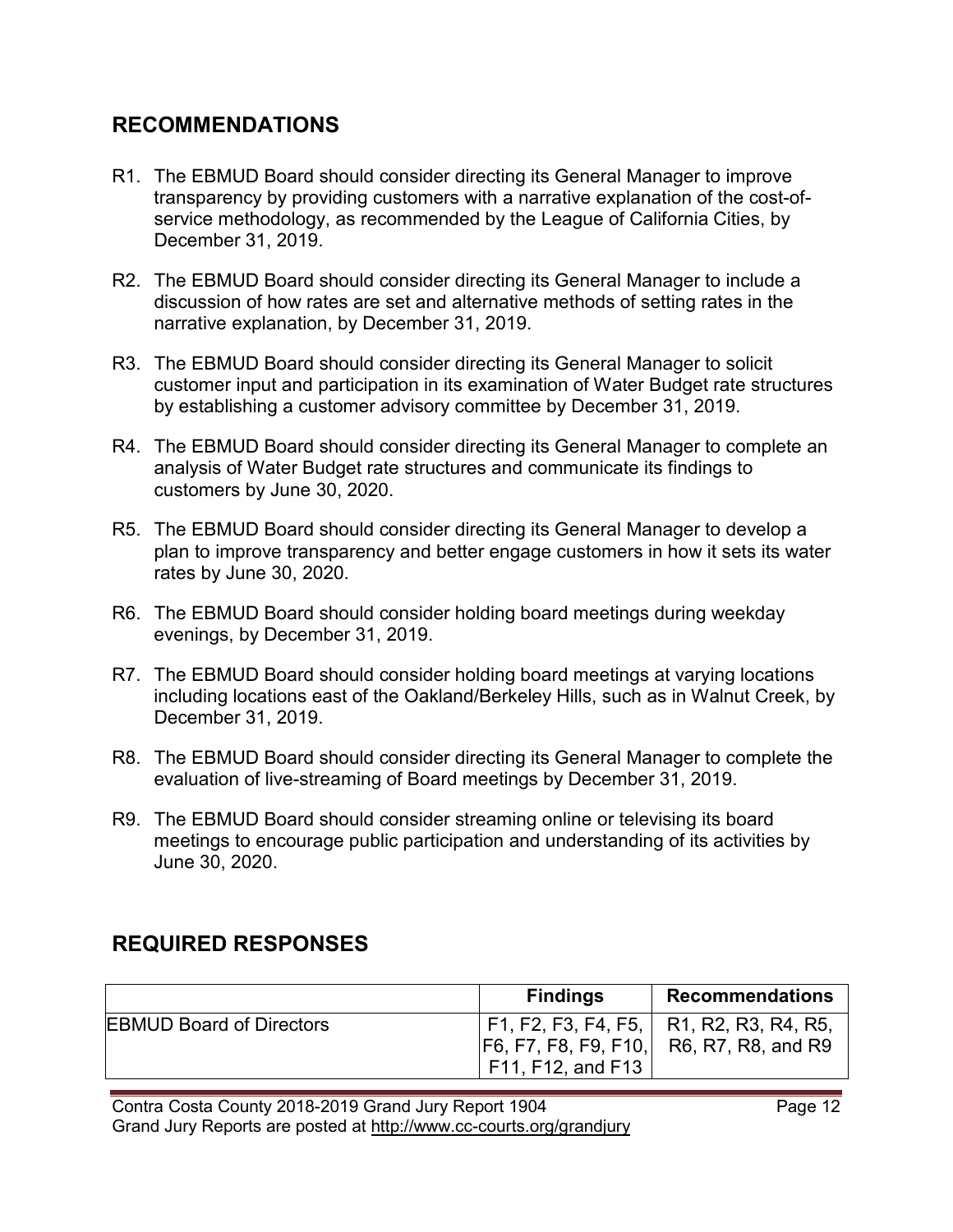These responses must be provided in the format and by the date set forth in the cover letter that accompanies this report. An electronic copy of these responses in the form of a Word document should be sent by e-mail to [ctadmin@contracosta.courts.ca.gov](mailto:clope2@contracosta.courts.ca.gov) and a hard (paper) copy should be sent to:

> Civil Grand Jury – Foreperson 725 Court Street P.O. Box 431 Martinez, CA 94553-0091